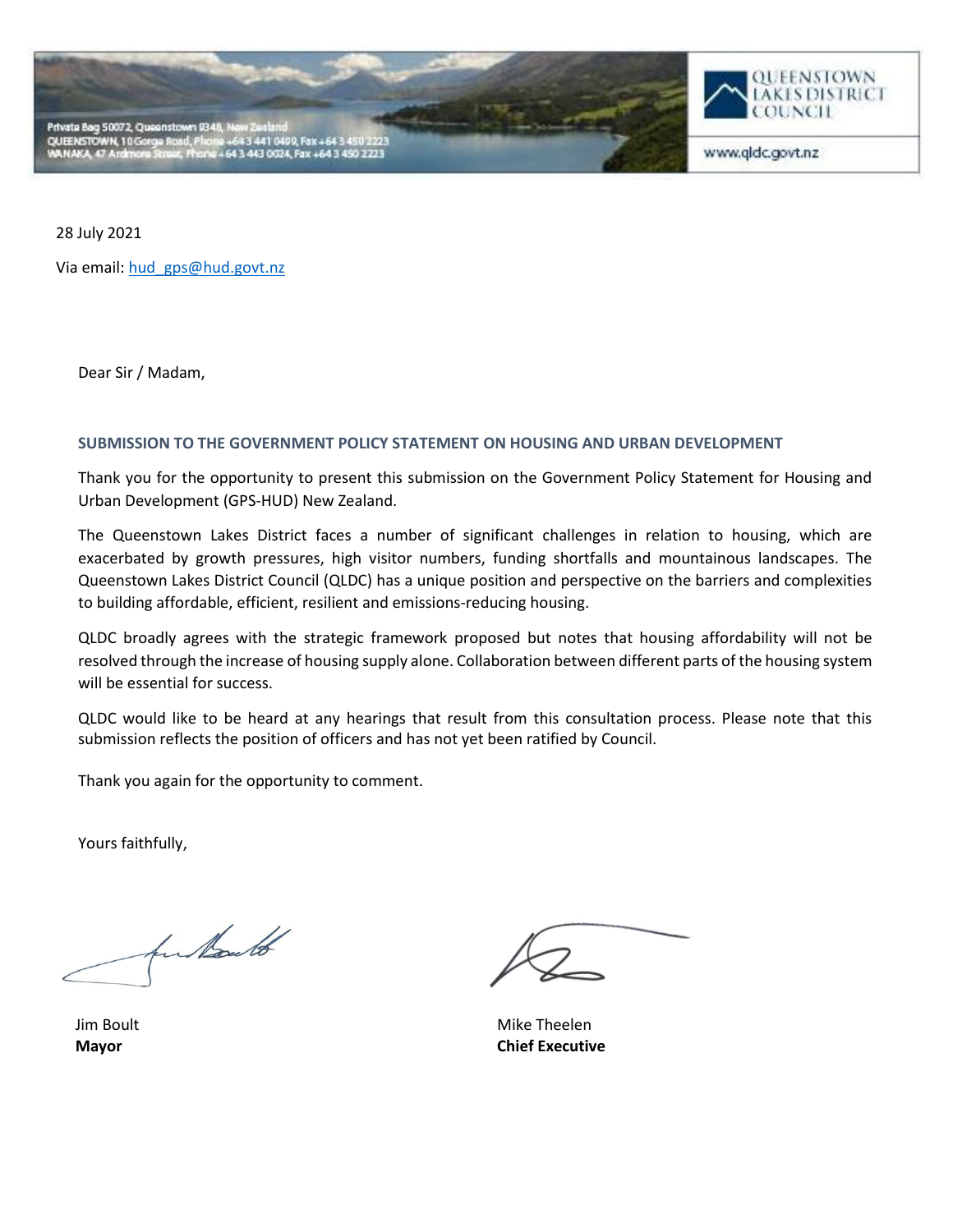## **1.0 Background**

- 1.1 The Queenstown Lakes District is a high growth area<sup>1</sup> and a high-profile tourist destination. The district includes both urban and rural areas, large and small population centres and townships that are geographically remote.
- 1.2 The demand profile and pressure upon the district's infrastructure is directly affected by the visitor numbers throughout the year and understanding peak numbers is critical in determining housing and accommodation requirements. Housing also needs to be functional and resilient within seismically active and mountainous terrain, whilst protecting the outstanding natural landscapes on which the district's reputation is predicated.
- 1.3 Ensuring the provision of equitable funding to enable housing development remains a challenge in a district where visitor numbers far exceed residents and ratepayers<sup>2</sup>. QLDC also has a large number of ratepayers that are out of town resident ratepayers who drive much of its housing demand and cost. QLDC has a longestablished position in advocating for a modest local visitor levy applied through the accommodation sector.
- 1.4 QLDC has undertaken various steps to tackle housing supply and affordability in the district, recognising the distinct and specific nature of the challenge. As such, QLDC is acknowledged to be a leading and innovative council within the sector. QLDC developed a progressive housing strategy in 2005 and has actively supported and encouraged the development of the Queenstown Lakes Housing Trust (QLCHT - a Community Housing Provider) and its range of affordable and social housing products. In 2018 a Mayoral Housing Affordability Taskforce was established<sup>3</sup>, which has helped develop the strategic direction of the council. Every opportunity to address housing supply via various mechanisms has been undertaken, with the district making extensive use of the Housing Accord and Special Housing Areas legislation 2013 and the Housing Infrastructure Fund.
- 1.5 This year QLDC has adopted a Spatial Plan that was developed in partnership with government and Kāi Tahu, which has a key outcome of consolidated growth and more housing choice<sup>4</sup>. The Spatial Plan also endorsed the need for a Homes Strategy<sup>5</sup>, which is currently being consulted on with the community. QLDC is at the forefront of inclusionary zoning, having enabled the provision of land to the QLCHT through the Special Housing Areas and now seeking to deliver it through a chapter of the District Plan<sup>6</sup>.
- 1.6 Since COVID-19, the district has entered a period of volatility, uncertainty, complexity and ambiguity. Border closures have significantly impacted the district's economy, workforce and wellbeing. The availability of a suitably skilled workforce for housing projects has presented challenges. However, QLDC's demand projections consider this to be a short-term issue which will not change long-term projections of growth.
- 1.7 In June 2019, the Council declared a climate and ecological emergency<sup>7</sup> and has since established a Climate Action Plan, focusing on emissions reduction mitigation activities as well as adaptation considerations. QLDC urges MHUD to be bold and progressive in its understanding of the strategic importance of infrastructure to

<sup>1</sup> https://www.qldc.govt.nz/community/population-and-demand

<sup>2</sup> https://www.qldc.govt.nz/community/population-and-demand

<sup>3</sup> https://www.qldc.govt.nz/your-council/major-projects/mayoral-housing-affordability-taskforce

<sup>4</sup> https://www.qldc.govt.nz/your-council/major-projects/queenstown-lakes-spatial-plan

<sup>5</sup> https://www.qldc.govt.nz/media/zjrnp0oq/4a-attachment-a-housing-needs-assessment-homes-strategy.pdf

<sup>6</sup> https://www.qldc.govt.nz/media/ln5iquxe/5-inclusionary-zoning-options-non-statutory-consultation-covering-report.pdf

<sup>7</sup> https://www.qldc.govt.nz/your-council/our-vision-mission/climate-action-plan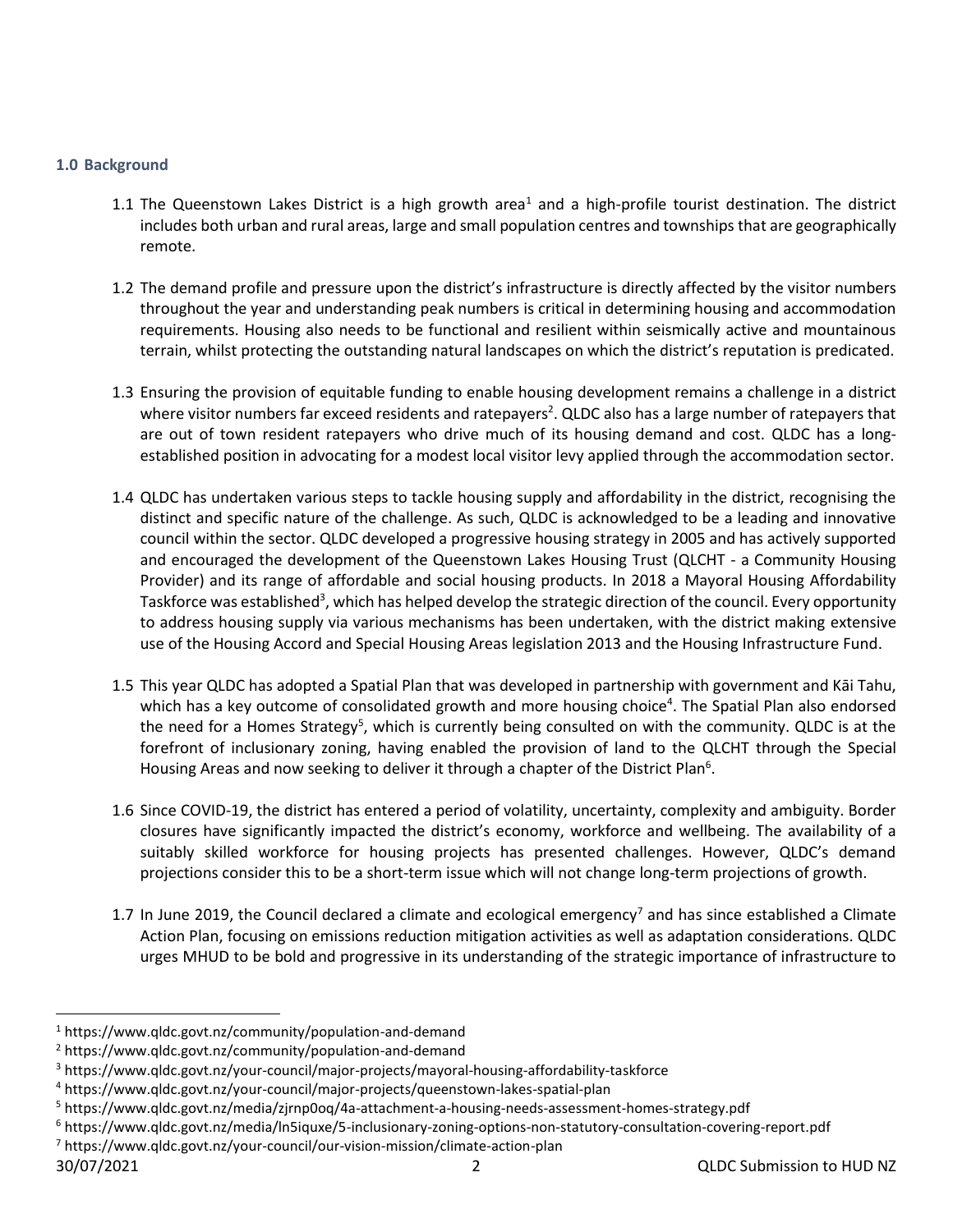emissions-reducing behaviour change as well as its role in reducing the embodied carbon and emissions in the construction and operation of housing and accommodation.

## **2.0 QLDC broadly agrees with the Strategic Framework proposed**

- 2.1 QLDC agrees with the proposed vision to have everyone in New Zealand living in a healthy, secure and affordable home that meets their needs<sup>8</sup>, within a thriving, inclusive and sustainable community. QLDC also agrees with the desired outcomes, thriving communities, wellbeing through housing, partnership for Maori housing and urban solutions, and an adaptive and responsive system.
- 2.2 QLDC supports the development of place-based and local community solutions. This aligns with what the QLDC Spatial Plan<sup>9</sup> seeks to achieve and is a key component in taking a regenerative approach.
- 2.3 QLDC agrees with the focus areas in the statement and believes they mostly cover the full spectrum of housing provision.
- 2.4 QLDC recommends that greater emphasis is placed on the need for housing development to be integrated with public transport. This will improve economic and social connectivity, whilst providing a significant opportunity for emissions reduction. However, it's essential that housing needs address the needs of the community. One size will not fit all, and different typologies and densities will need to be achieved for the right community in the right place.
- 2.5 Affordable housing should also be more clearly described, and this may change how the outcomes are worded. Currently it is couched within the supply response in wellbeing through housing, with the desire that all New Zealanders own or rent a home that is affordable, healthy, accessible, secure, and which meets needs and aspirations of the occupant. This definition may not be sufficiently specific.
- 2.6 QLDC agrees that the proposed ways of working outlined in the statement are sound; government, iwi and Maori working collaboratively, place-based approaches utilised, genuine and enduring partnerships in planning, investment, and decision-making built, and sustainable and reliable funding and financing is required. QLDC agrees that the provision of increased levels of affordable housing should be a priority.
- **3.0 QLDC recommends that housing affordability requires further attention and will not be resolved through increased supply alone.**
	- 3.1 QLDC recommends some additional actions that could be reviewed and added to the policy:
		- 3.1.1 QLDC recommends more emphasis be placed upon the need for intergenerational equity and its relationship to models offering housing affordability in perpetuity.
		- 3.1.2 Government needs to ensure that the planning system itself provides for affordable housing e.g., inclusionary zoning and flexible spot-zoning for community-driven alternative housing solutions.

<sup>8</sup> Microsoft Word - [Community Housing.doc \(qldc.govt.nz\)](https://www.qldc.govt.nz/media/ayfhcet4/hope_affordable_housing_strategy.pdf)

<sup>9</sup> GROW WELL | WHAIORA - [Spatial Plan | Let's Talk Queenstown Lakes District Coun](https://letstalk.qldc.govt.nz/spatial-plan)cil (qldc.govt.nz)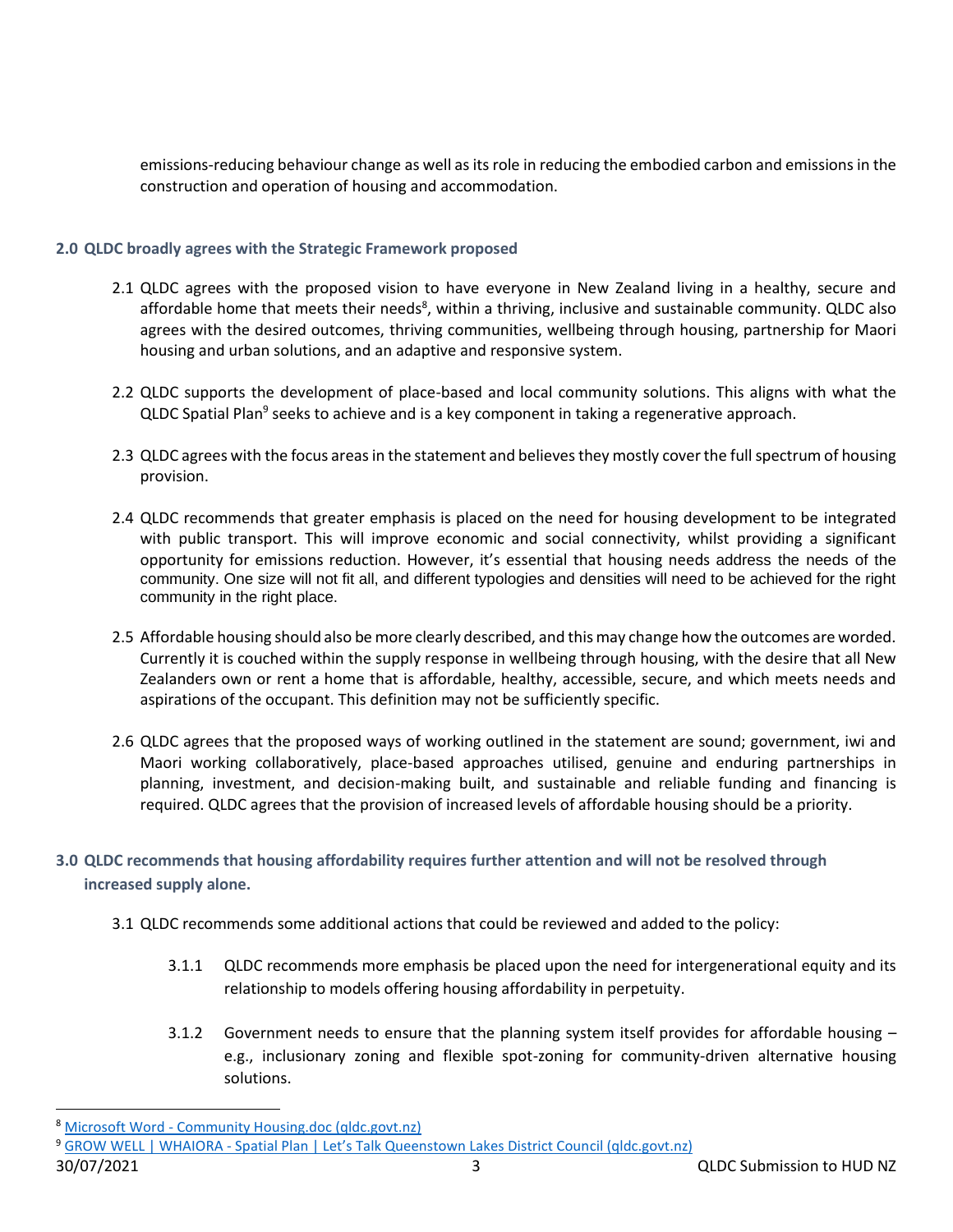- 3.1.3 Greater supply (while very important) alone may not deliver housing affordability in the lifetime of this document. The actions need to be broadened beyond a supply focus if affordability is to be a key outcome of the statement.
- 3.1.4 QLDC recommends that housing affordability is defined specifically and relative to area median incomes e.g., Housing Affordability Measure or similar. Actions should be orientated to achieve this definition and work undertaken to ensure that both the public and industry understand this definition.
- 3.1.5 Before people are homeless, they are in stress the way we measure and then respond to vulnerability needs to be more encompassing. Current metrics for measuring need in this sphere are set up to only capture the most extreme cases and are inconsistent from region to region. A joined-up approach across social service providers is needed to help understand trigger points that indicate progression toward homelessness. It is rarely simply due to a loss of income.
- 3.2 Many of the draft actions assume that higher levels of housing supply will correct the market. However, without additional ways to shape speculative practices, more housing will be built, but with the same affordability issue. QLDC recommends the following:
	- 3.2.1 Tackle private covenants which restrict affordability –For example: Section 277A of the Property Act takes a step in this direction but it is not enforceable for third parties. Areas with high rates of speculation and property prices (AKL and QLD) also have high incidence of restrictive covenants.
	- 3.2.2 Provide methods for place-based ways to address property land bankers zoned and serviced land which is undeveloped. We need to look for tools that require performance from zoned land including the ability to limit property rights for new development.
	- 3.2.3 Provide methods for place-based ways to address short-term visitor accommodation. The current challenge is that short-term visitor accommodation occupies and commercializes large quantities of residential housing supply, exacerbating residential affordability issues.
	- 3.2.4 Be more explicit about the barriers that challenge alternative tenure arrangements from a financial, planning and legal perspective. Identify ways these can be addressed. Many of the challenges alternative tenure arrangements face have structural similarities to Māori land development challenges around property law and its relationship with the expectations of financial institutions.
	- 3.2.5 Provide a path for inclusionary zoning as a place-based solution $^{10}$ .

30/07/2021 4 QLDC Submission to HUD NZ <sup>10</sup> [Proposed District Plan \(qldc.govt.nz\)](https://www.qldc.govt.nz/your-council/district-plan/proposed-district-plan)